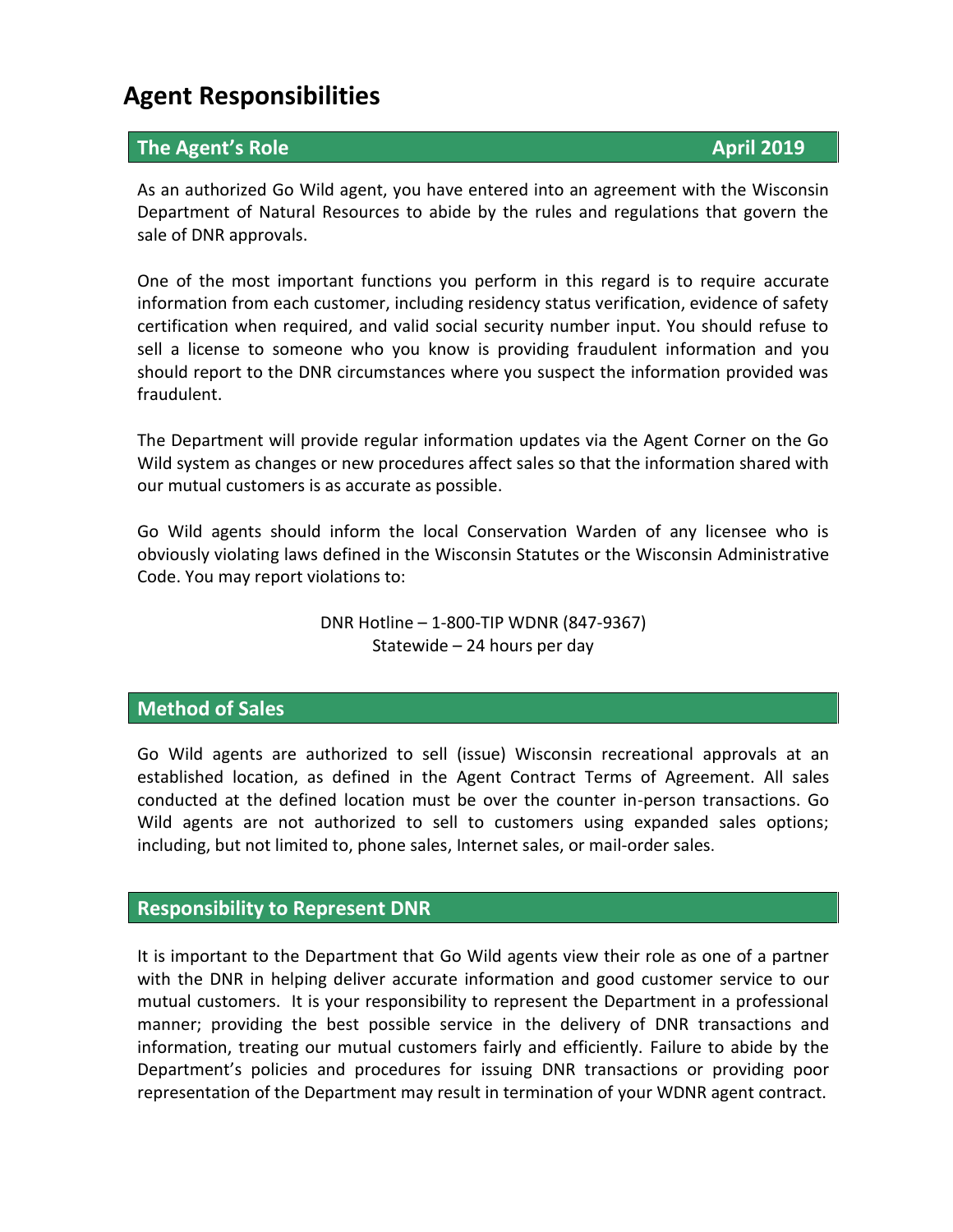#### **Customer Identification Requirements**

It is the Go Wild agent's responsibility to ensure that proper identification is provided when processing sales transactions with the exception of items in the Quick Sale catalog or Donations.

#### **Identification Requirements for Residents**

In order to sell a Wisconsin resident license, proof of Wisconsin residency must be presented. The agent will attest to the customer's identification and address information within the sales transaction. Failure to properly view residency and request appropriate customer identification as required by your agent contract could result in termination of your authority to issue DNR approvals. Section 29.001(69) of the Wisconsin Statutes defines residency as:

*"Resident" means a person who has maintained his or her place of permanent abode in this state for a period of 30 days immediately preceding his or her application for an approval. Domiciliary intent is required to establish that a person is maintaining his or her place of permanent abode in this state. Mere ownership of property is not sufficient to establish domiciliary intent. Evidence of domiciliary intent includes, without limitation, the location where the person votes, pays personal income taxes or obtains a driver's license.*

Every customer will be assigned a unique DNR Customer Number the first time they purchase a license or if they have taken a safety education class. While the DNR Customer Number allows access to customer information more efficiently, it does not replace presentation of valid identification for proof of current year residency. The agent will attest that they have properly verified residency on the Preferences and Residency screen. Failure to do so could result in termination of the agent's authority to issue DNR licenses. The customer should be aware and advised that they will be signing a statement attesting they are a resident of Wisconsin.

#### **Acceptable forms of identification an agent may accept to verify residency include:**

- 1. Valid Wisconsin Driver's License (or letter of revocation or suspension); or
- 2. Valid Wisconsin Department of Transportation Identification card; or
- 3. A WI Income Tax Return or car registration stating name and address.
- 4. If some other form of identification is presented please contact the DNR Call Center at 1-888-936-7463.

#### **Identification Requirements for Non-Residents**

Non-residents are required to provide identification showing the applicant's name and address prior to purchasing a license. The first time a non-resident purchases a license, they will be assigned a unique DNR Customer Number. NOTE: Future transactions may be processed using the DNR Customer Number or Conservation Card, accompanied with another form of identification.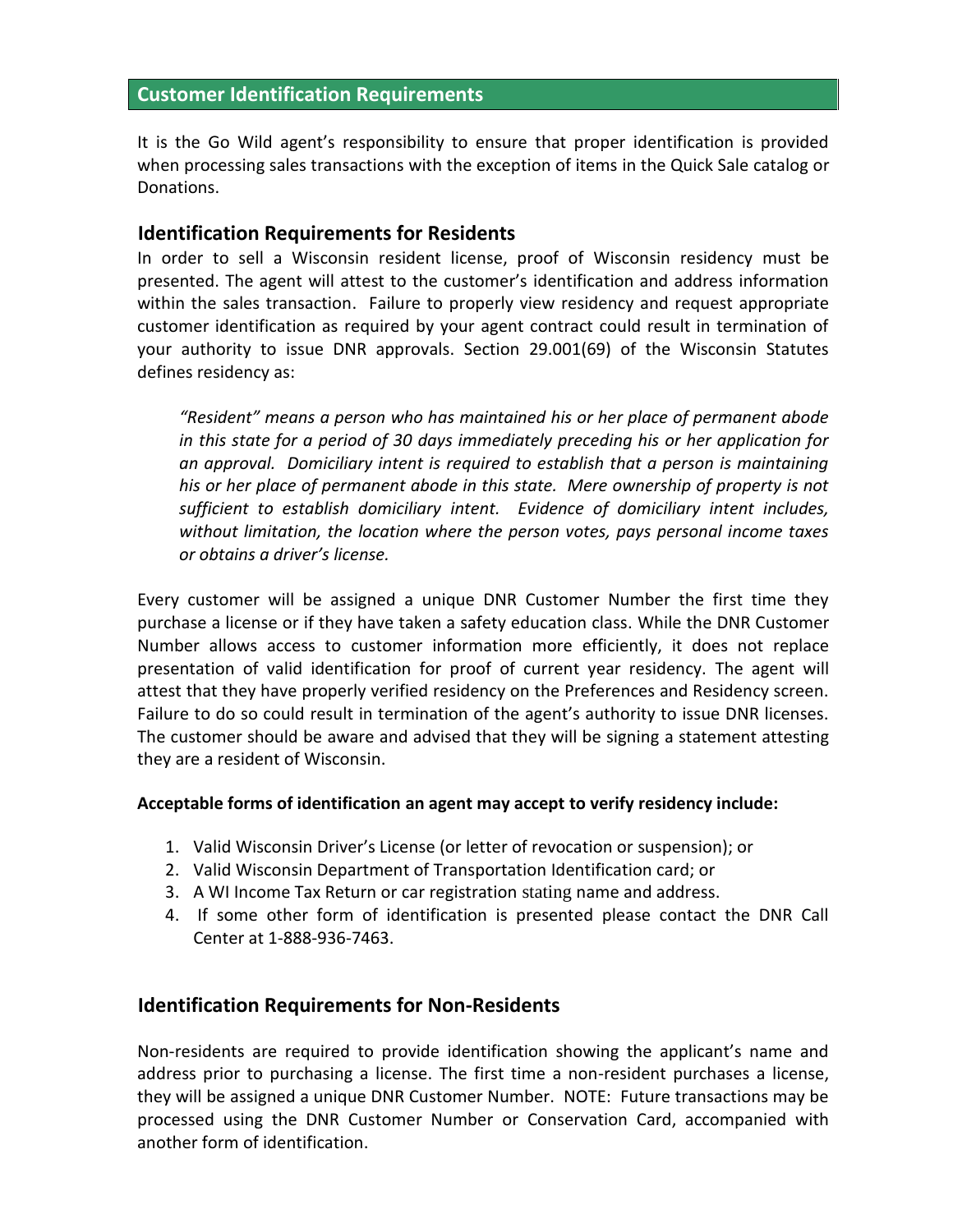#### **Purchasing a License for another Individual - Exceptions**

Under Wisconsin law, no person may obtain hunting, trapping, or fishing approval for another person, except for parents or legal guardians purchasing approvals for minors. Additionally, the following are exceptions to this restriction:

- Resident Spousal Fishing Approval May be purchased by either individual in a legal marriage. If the person purchasing the license is able to provide the appropriate personal information for the spouse, both portions can be issued.
- Non-Resident Family Fishing Approvals May be purchased by either individual in a legal marriage. If the person purchasing the license is able to provide the appropriate personal information for the spouse, both portions can be issued.
- Stamps May be purchased by another individual who provides the appropriate personal info for that individual. A stamp alone is not authorization to hunt.
- Permit Applications (turkey, bear, bobcat, fisher, otter, sharp-tailed grouse, upriver sturgeon) – Are not considered a license, and therefore may be purchased by an individual who provides the appropriate personal information for that individual.
- Quick Sales, which include trail passes, federal duck stamps, vehicle renewals, etc.

Permits that are limited in number (bonus deer tags or turkey permits, for example) cannot be purchased for another individual, except for a parent/legal guardian who can purchase these permits for minor children. Permits must be purchased in person; customers cannot purchase a permit by completing a paper license application form in lieu of visiting an agent location face to face. It is also not acceptable for a license agent to "take names" of customers wanting a permit and entering these for the customer once the sales start.

#### **Social Security Numbers**

First-time customers must provide their social security number to purchase a Wisconsin hunting or fishing license or approval. Once the Social Security Number is entered into the system, the customer is assigned a DNR Customer Number that will appear on every license document. Social Security Numbers are not printed on license documents.

The DNR is very conscientious about protecting our customer's confidential information. You, as agents of the department must ensure that you protect the privacy of customers when requesting a social security number. The customer may enter their own social security number on the terminal.

Please refer customers with questions about the social security number requirement to the DNR Call Center at 1-888-936-7463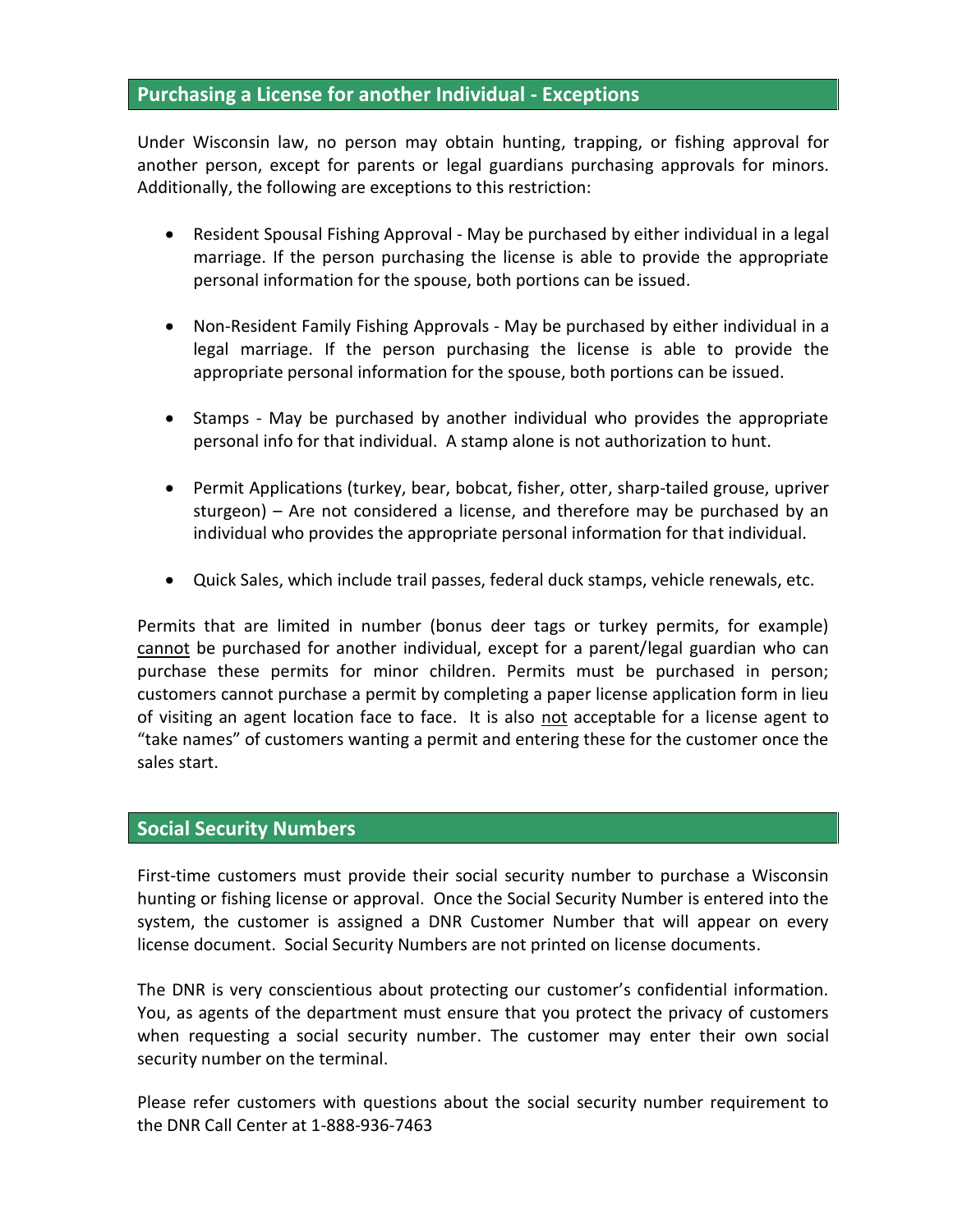## **Exceptions to the Social Security Requirement**

There are few exceptions to the social security number requirement. They are:

- Nonresident individuals who are not United States citizens, i.e., visitors from other countries are not required to provide a social security number. These customers can create a DNR customer record by providing their Visa or Passport number.
- People who do not have a social security number and do not meet the definition of a nonresident alien can submit a sworn affidavit in lieu of providing a social security number. Affidavit forms are available on the agent corner. The customer will need to have the form notarized and submit to DNR for creation of a customer record.

## **Safety Education Requirements**

Agents are required to verify completion of safety education if required during the sale of licenses. Anyone born on or after January 1, 1973, must complete a certified Hunter Safety Education course before they can purchase a hunting license. Safety education records are stored in the customer's record. The system will prompt when it is necessary to request the customer provide proof. Educational requirements vary by license type.

#### **Acceptable forms of verification include:**

- 1. The customer's original government issued Hunter Safety Education Certificate.
- 2. Proof of Military Service by providing a Military ID or Proof of Basic Training (DD Form 214 or National Guard NGB22). Please enter the word BASIC in place of the certificate number and enter the state code where basic training was completed.
- 3. A veteran identifier on a Wisconsin Department of Transportation, Division of Motor Vehicles (DMV) driver's license or identification card
- 4. A government issued Student Temporary Certificate, signed and dated by instructor showing completion of a Hunter Safety Education course. Enter the customer identification number indicated on the student receipt.
- 5. 5. A certificate issued for completion of an online safety course. Note: Those under 18 are issued a Voucher and must complete a field day.

#### **\* DO NOT ACCEPT Conceal Carry Permits or internet safety course vouchers.**

**Mentored Licenses -** Allows persons to obtain a mentor hunting license without the need for hunter education certification. Those 12 years and older purchasing mentor licenses unless they qualify for new buyer rates, will pay standard fees. Agent will indicate **Mentor** in lieu of hunter education.

**Bow Hunter Education**: Bow hunters may satisfy the hunter education requirement with proof of completing Hunter Education or Bow Hunter Education class. You may accept verification of Bow Hunter education only when the customer is purchasing an Archery or Crossbow license; it is not acceptable verification for any other hunting license.

\*Anyone aged 18 or older can become Hunter Education certified through a Wisconsin DNR approved online course. Certification may be done completely online with no in-person training or testing. No change to the Hunter Education program for individuals under the age of 18.